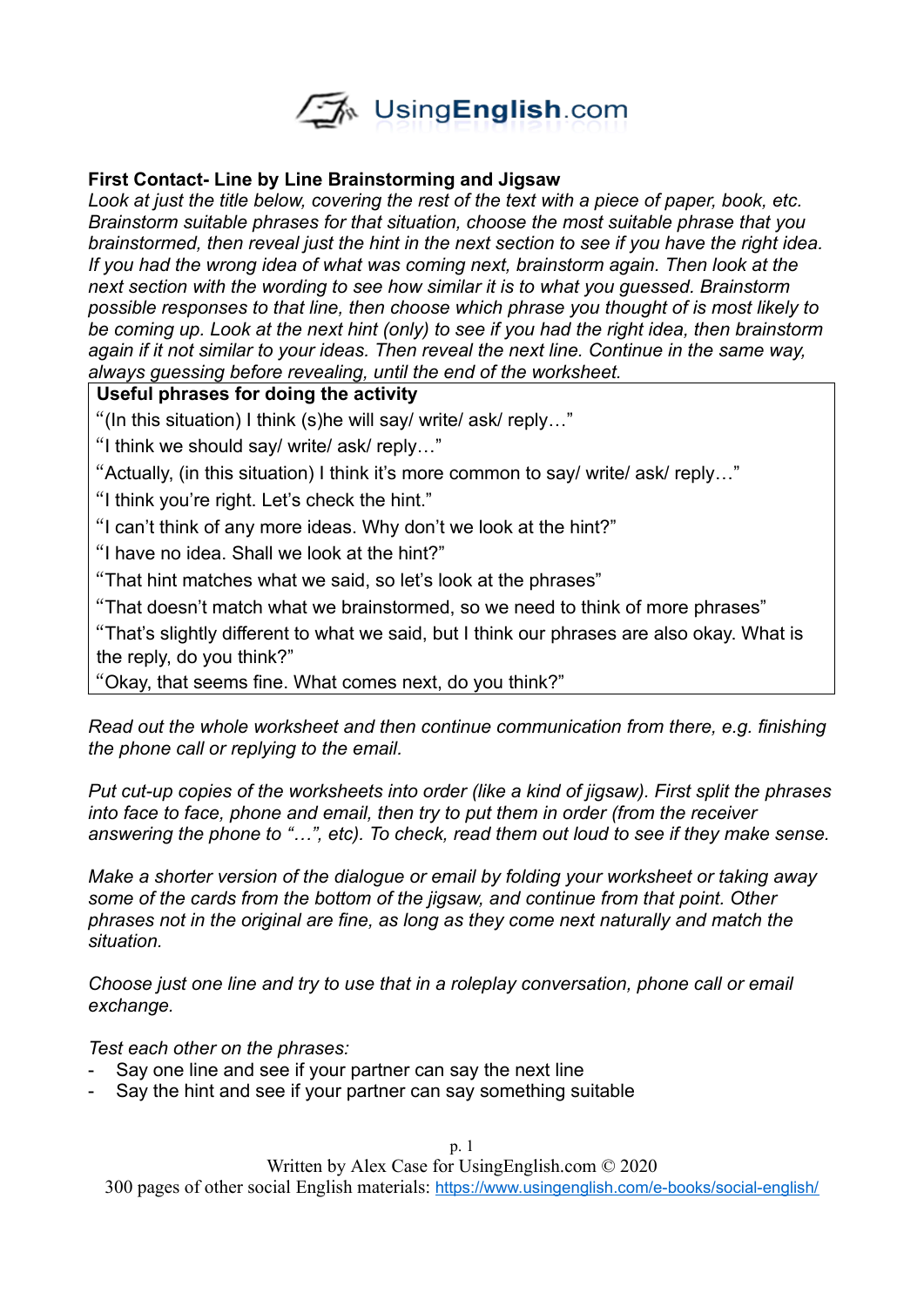

*Choose one hint and do that thing in a roleplay conversation, call or email exchange.* 

*Roleplay the same situations as in the models, with no help this time.*  **Face to face first – a foreign visitor visiting your office – in the meeting room**

# **The host (double-)checks the name of the visitor**

You must be John Smith.

**The visitor confirms their name**

That's right.

**Say something polite for meeting for the first time, then introduce yourself**

Pleased to meet you, John. I'm Aki. Aki Suzuki, deputy head of marketing. Samira's train is delayed, so she asked me to meet you.

**Say something polite for meeting someone for the first time**

Pleased to meet you too, Aki.

**Polite phrases to say to visitors, then a small talk question about their journey**

Welcome to GT Inc. Thanks for coming all this way. Did you have any trouble finding us?

**Say something positive about the journey and something nice about this place**

No, the map you sent was very clear, thanks. It's a lovely area – so green!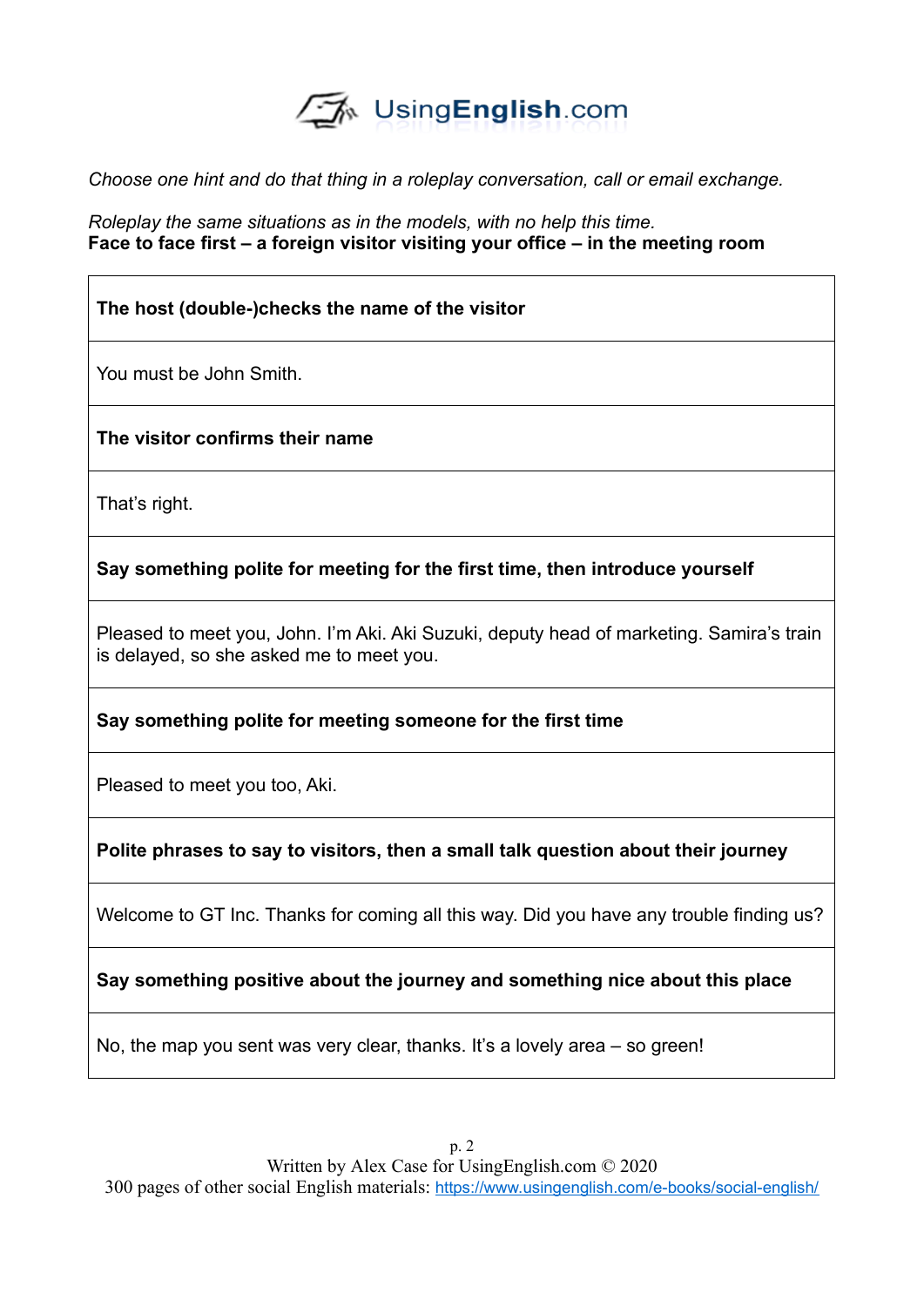# √A UsingEnglish.com

### **Respond to the compliment, add info, then ask about visits to this place**

Yes, it's quite nice, isn't it? There aren't many places this green here in Tokyo. Is this your first time in Japan?

**Answer, add extra info, then ask about the host's relationship with where you are**

It's my second time, actually. I went skiing in Hokkaido the year before last, but I've never been to Tokyo before. Are you from around here?

**Answer the question, add extra information, then ask a related question back**

Well, I was born in Chiba, which isn't far away, and I moved to Tokyo when I was a teenager. Where are you based?

**Answer the question, with extra information**

My office is in Birmingham, which is England's second city, in the middle of the country, but I'm moving to our headquarters in Sydney at the beginning of the next financial year.

**Respond, then smoothly end the small talk (to really start the meeting/ agenda)**

Sydney? Lucky you! I envy you! Well, I'd love to chat more but we have to finish this meeting by twelve, so we should probably get down the business, if you don't mind.

# **Respond positively**

Good idea. Let's do that.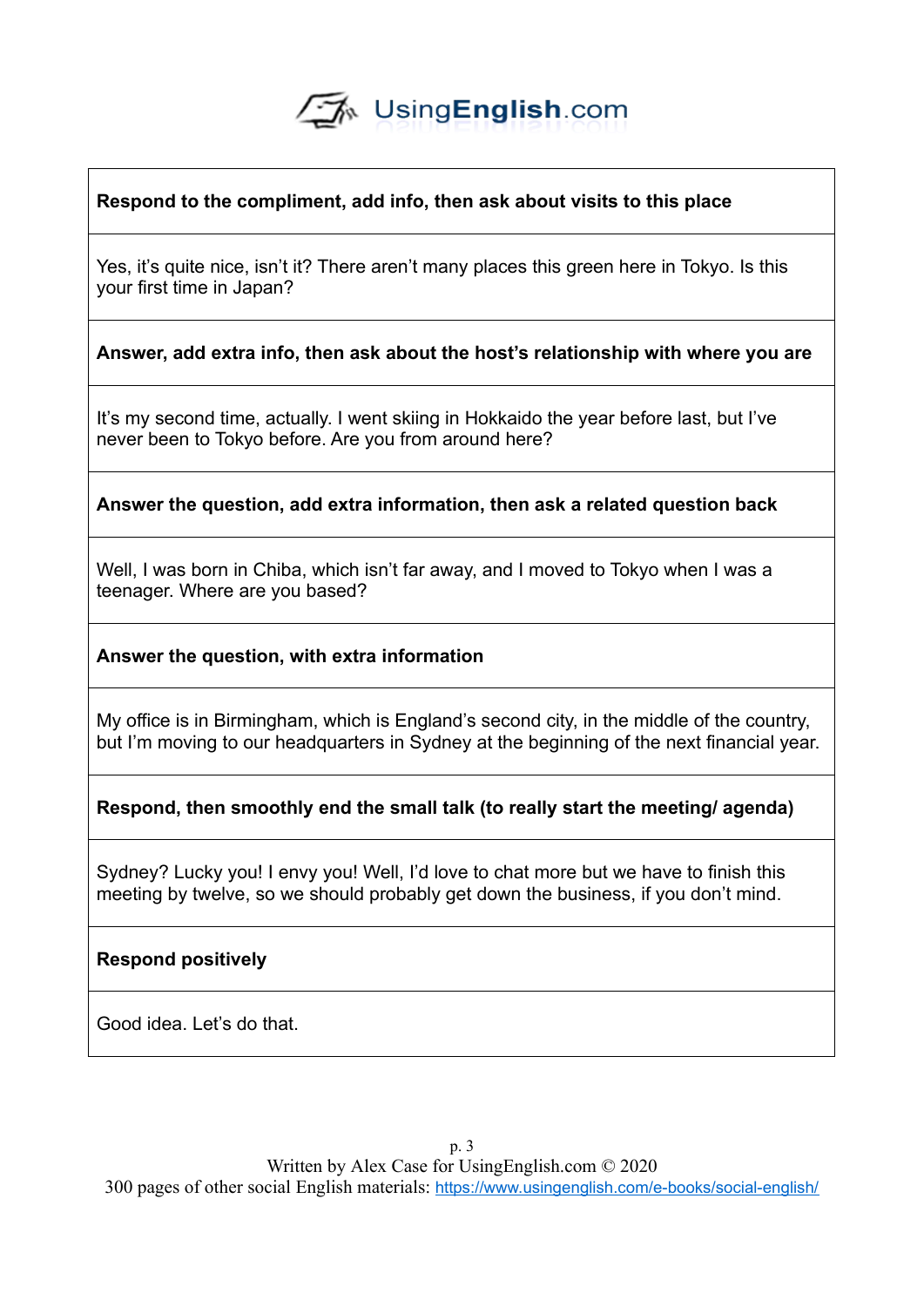# UsingEnglish.com

# **Offer drinks**

Would you like tea or coffee before we really get started?

#### **Politely say no, then start the meeting**

I'm okay, thanks. I just had one. Shall we just get started? As you probably know, what I wanted to talk about today is...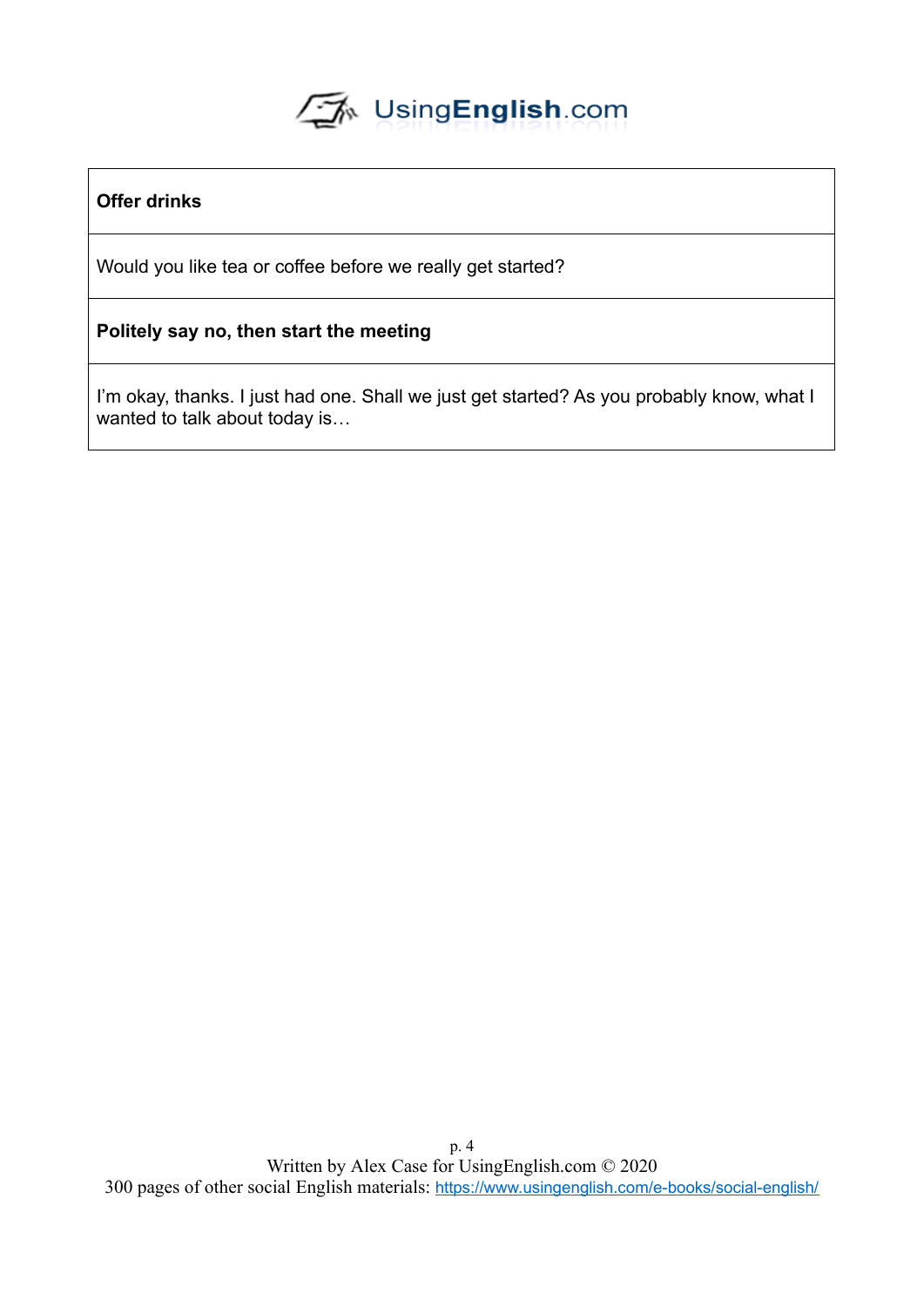

#### **First contact sales phone call with a potential customer Answer the phone with a greeting, your company, your department, and an offer of help (but don't give your name this time)**

Good morning. Hammertech. Purchasing department. How can I help you?

**Greeting, then ask to speak to someone**

Good morning. Can I speak to Johan Johansson, please?

**Confirm that you are that person/ that you are they are asking to speak to**

Speaking.

**Greeting again, this time with their name, then introduce yourself**

Good morning, Mr Johansson. My name is Alex Case. I'm calling from Jaxpot. We supplied you with some CRM software a couple of years ago.

**Respond positively and politely check the reason for the phone call**

Oh, yes, I remember. How can I help you, Mr Case?

**Double-check that they are the right person to help you**

Are you the right person to talk to about bidding for your new accounting software contract?

**Respond positively**

Yes, that's right.

**Respond and give the reason for your call**

Great. Well, I'm calling to…

Written by Alex Case for UsingEnglish.com © 2020

300 pages of other social English materials: <https://www.usingenglish.com/e-books/social-english/>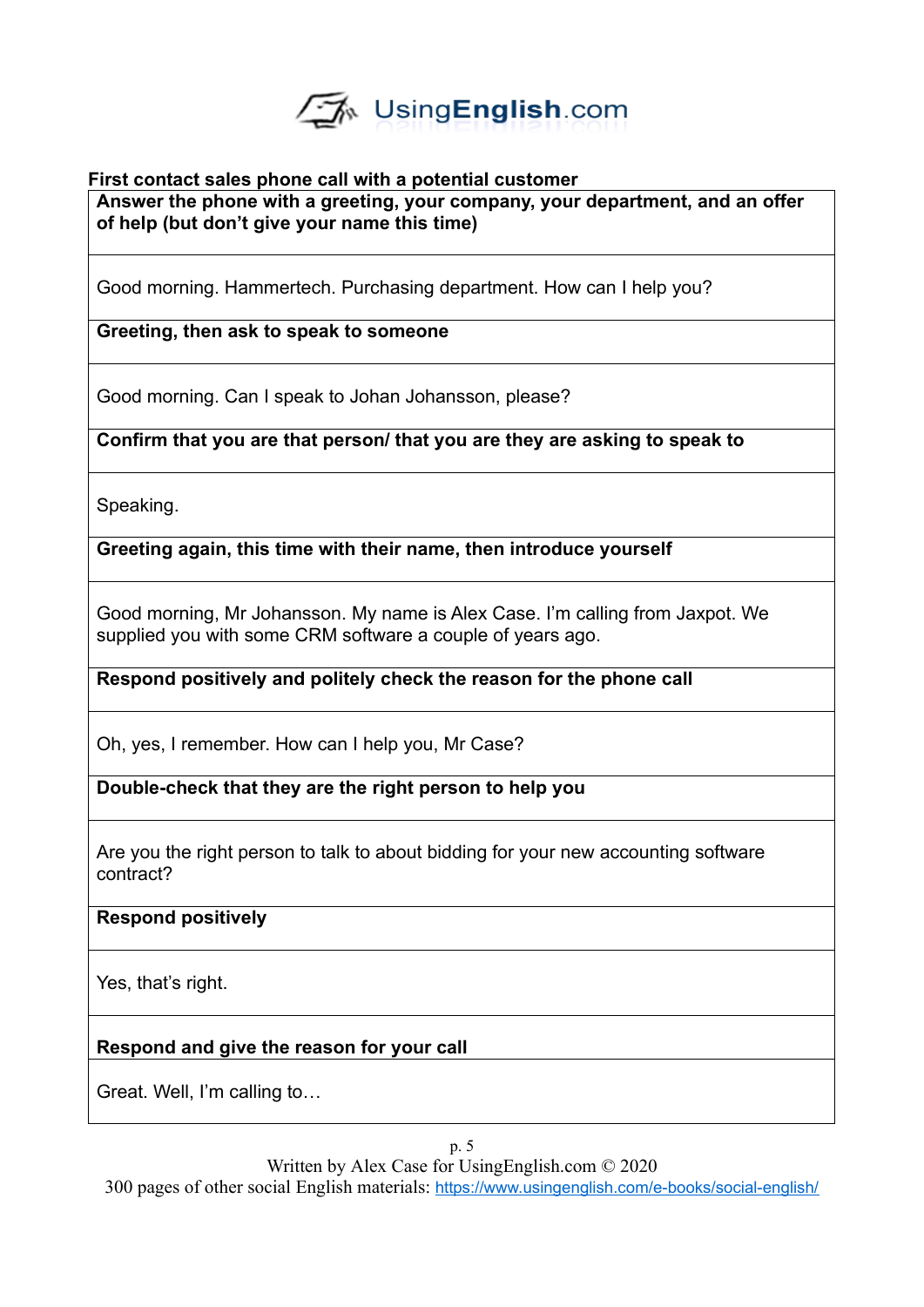

#### **First email, to someone who another employee in your company used to deal with**

### **Formal opening greeting, with the right form of their name for that situation**

Dear Ms Jones

#### **Opening line with the reason for writing**

I'm writing to you in order to introduce myself because I will be in charge of sales in your area from this month. This is due to our merger with DEF Corp.

**First sentence of the body – Introduce yourself**

My name is Alex Case and I am the new Sales Manager for Southeast England, which includes your area.

**Second sentence of the body – Mention other people**

Your previous contact person, Jules Holland, asked me to send you his best regards.

#### **Closing line, mentioning future contact (vaguely)**

I look forward to doing business with you and hope we have the opportunity to meet soon.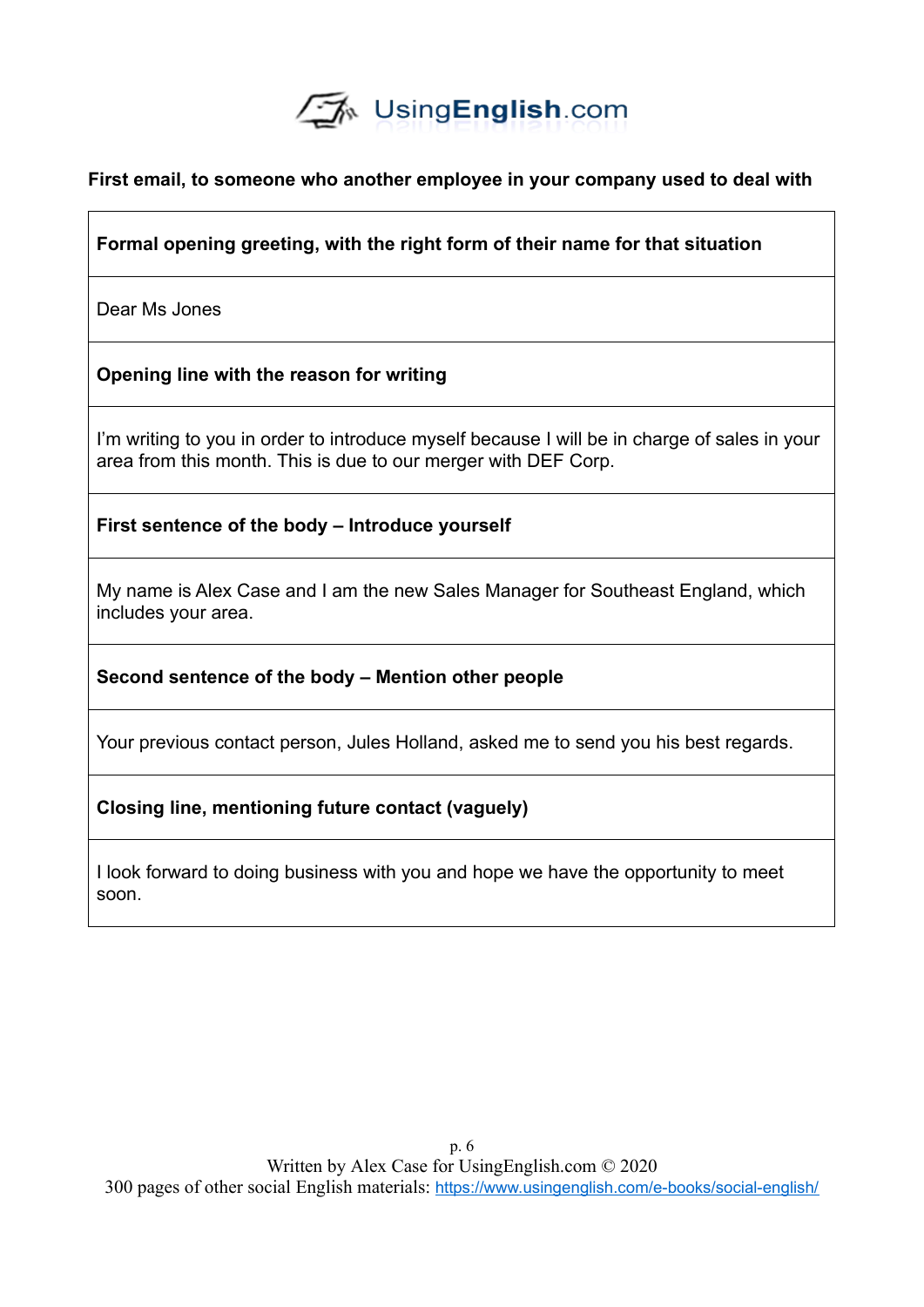# UsingEnglish.com

#### **Formal closing greeting**

Best regards

#### **Name (in the right form for a first contact email)**

Alex Case (Mr)

#### **Automatic email signature**

Alex CASE (Mr) Southeast England Sales Manager ABD Limited 23, Enterprise Way **Seaford** East Sussex, BN25 5UE Tel: (+44) (0)1323 894455 [alexcase@abd.co.uk](mailto:alexcase@abd.co.uk)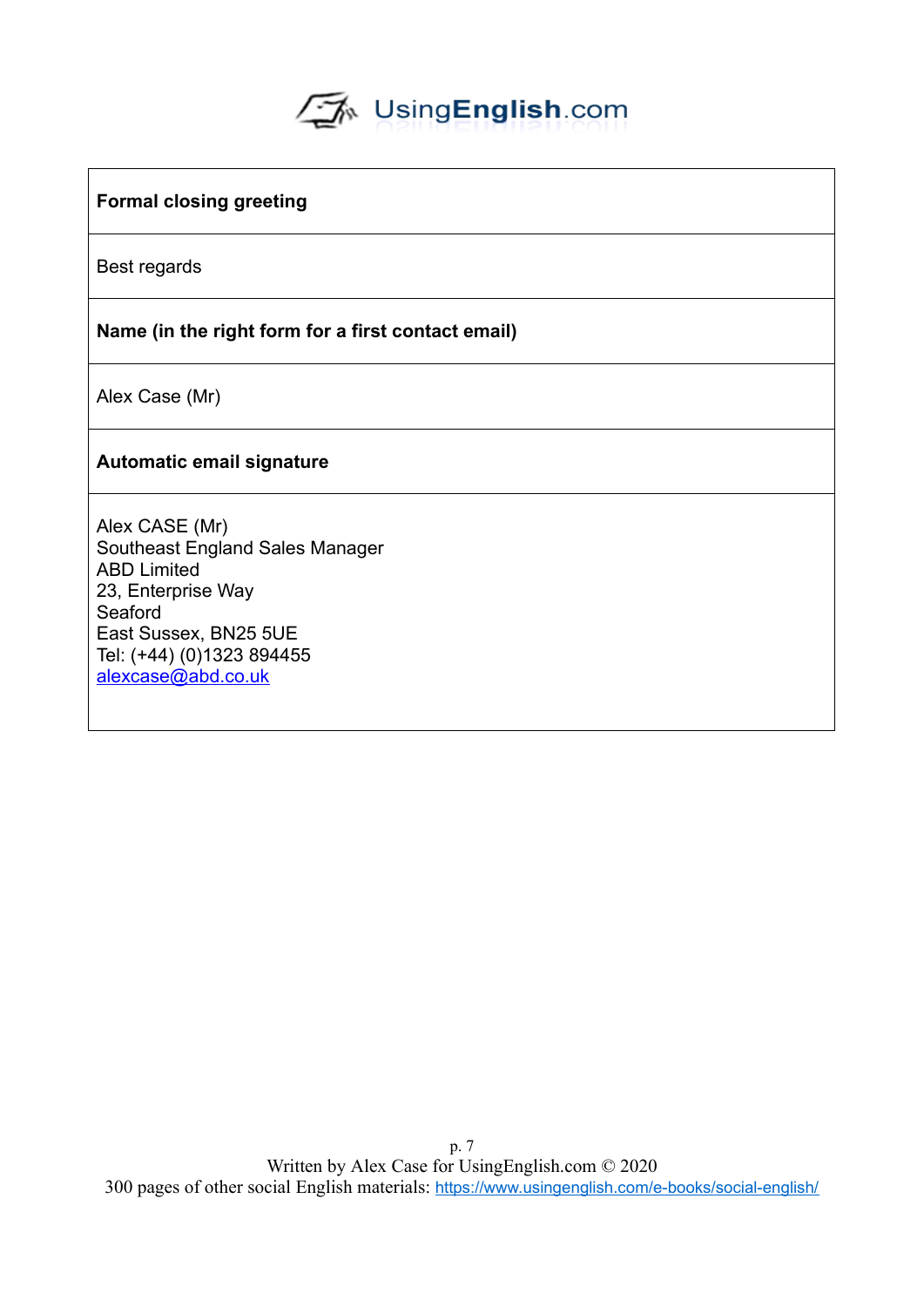

#### **Written line by line brainstorming stage**

*Without looking above, write suitable phrases in each gap below. They don't have to make a complete dialogue this time, as long as they match each description and the situation.*  **Face to face – first contact while visiting someone's office for the first time**

**The host (double-)checks the name of the visitor**

**The visitor confirms their name**

**Say something polite for meeting for the first time, then introduce yourself**

**Say something polite for meeting someone for the first time**

**A polite phrase to say to visitors, then a small talk question about their journey**

**Say something positive about the journey and something nice about this place**

**Respond to the compliment, then ask about their visits to where you are now**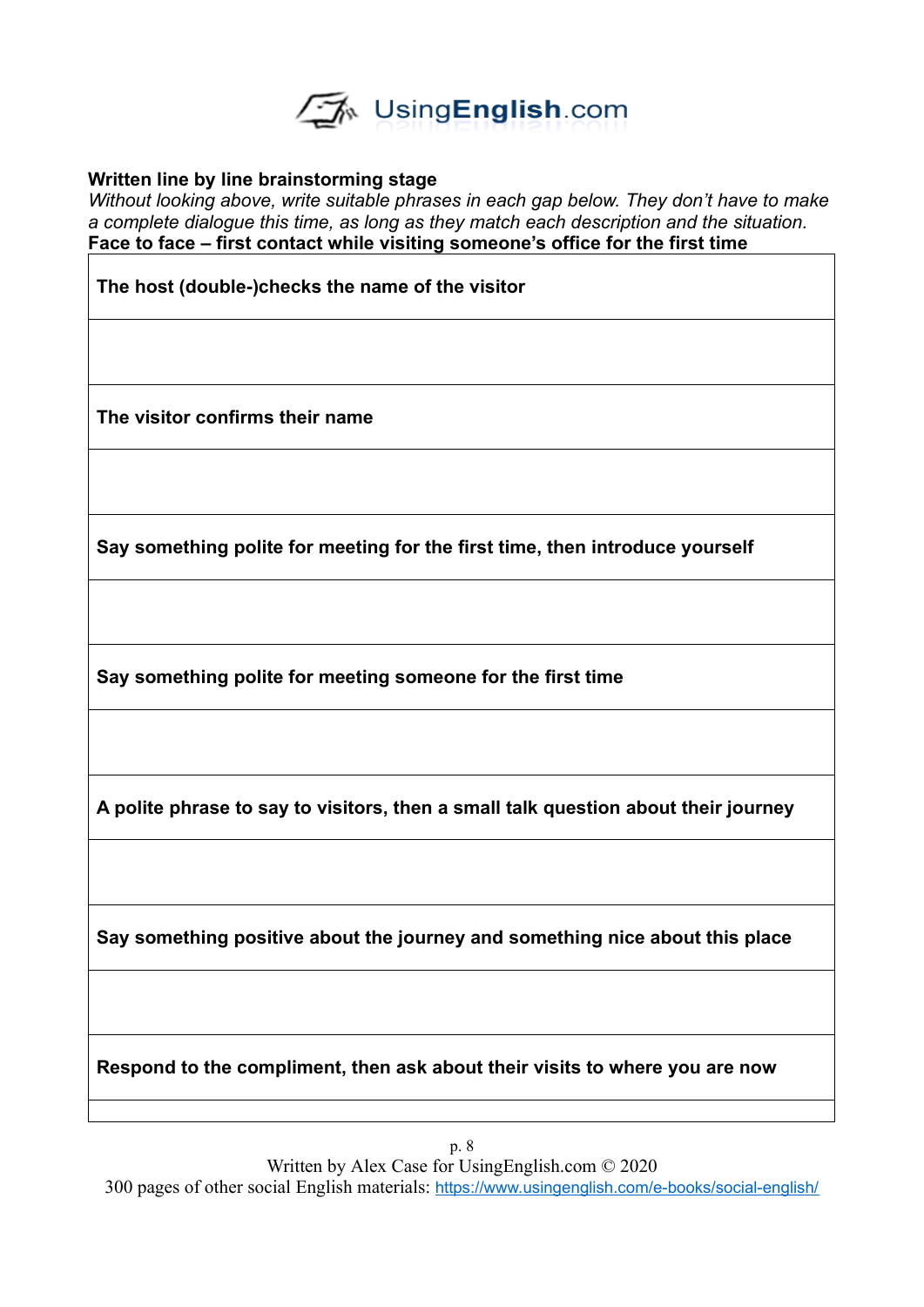

**Answer, then ask about their relationship with the place**

**Answer the question, then ask a related question back**

**Answer the question, with extra information**

**Respond, then smoothly end the small talk (to really start the meeting)**

**Respond positively**

**Offer drinks**

**Politely say no, then start the meeting**

p. 9 Written by Alex Case for UsingEnglish.com © 2020

300 pages of other social English materials: <https://www.usingenglish.com/e-books/social-english/>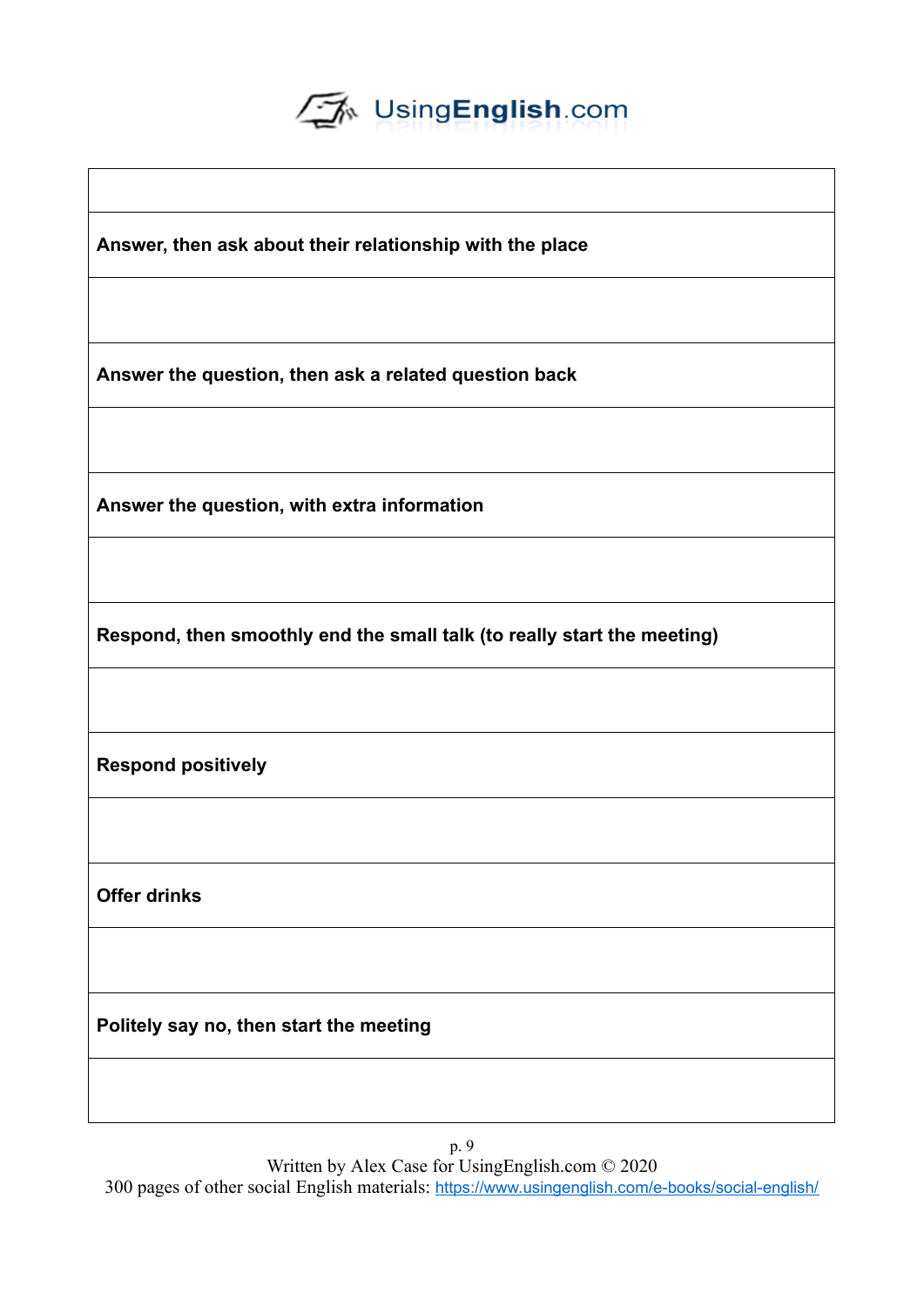

**First contact sales phone call with a potential customer Answer the phone with a greeting, your company, your department, and an offer of help (but don't give your name this time)**

**Greeting, then ask to speak to someone**

**Confirm that you are that person/ that you are they are asking to speak to**

**Greeting again, this time with their name, then introduce yourself**

**Respond positively and politely check the reason for the phone call**

**Double-check that they are the right person to help you**

**Respond positively**

**Respond and give the reason for your call**

p. 10 Written by Alex Case for UsingEnglish.com © 2020 300 pages of other social English materials: <https://www.usingenglish.com/e-books/social-english/>